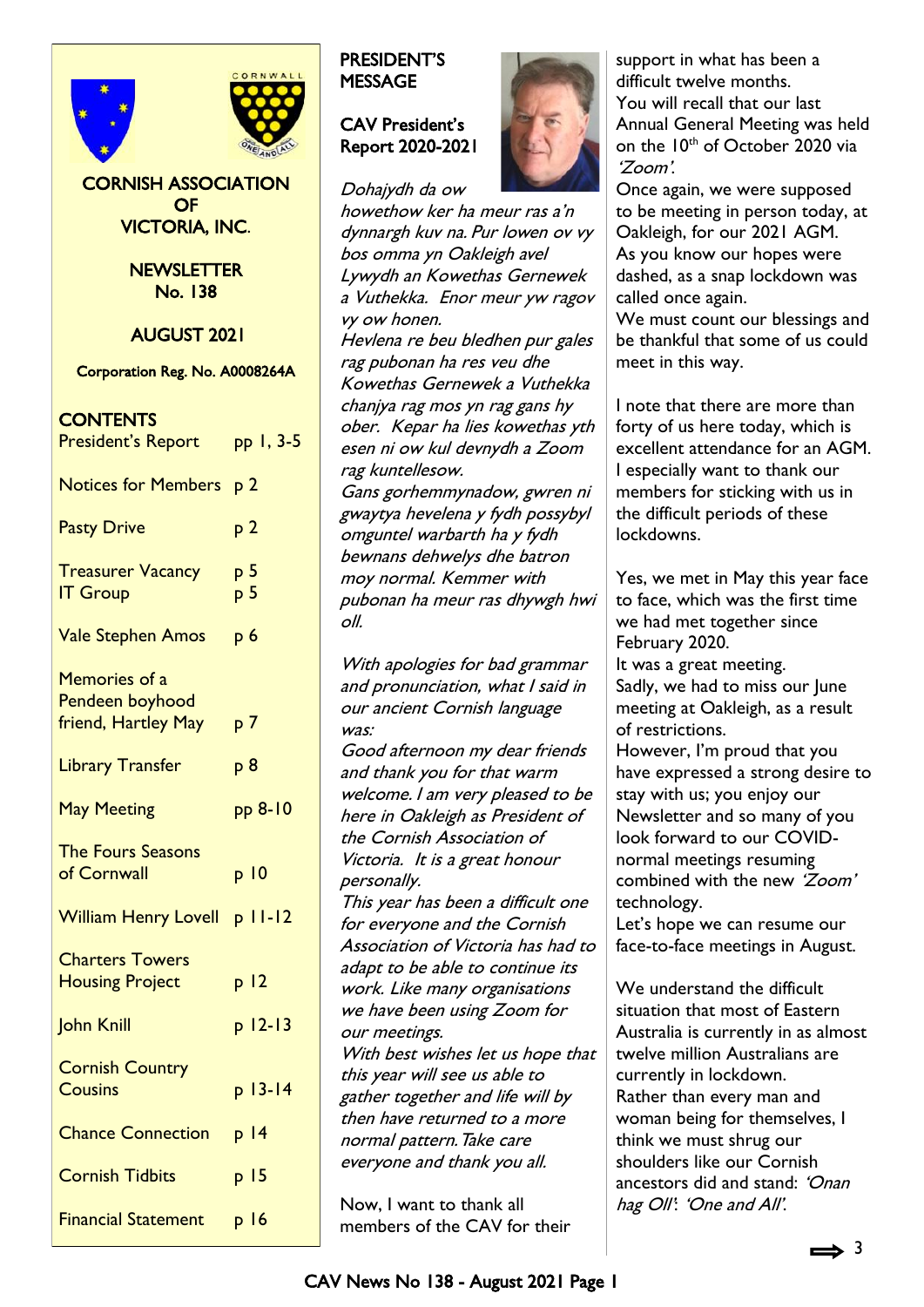### CORNISH ASSOCIATION OF VICTORIA INC.

OFFICE-BEARERS: President: Ken Peak 15 Shorthorn Crescent Doreen 3754 Ph: 0400 309 469 [pkicons29@bigpond.com](mailto:pkicons29@bigpond.com)

Past President: Neil Thomas Ph: 03 5278 3250 [neilt3@gmail.com](mailto:neilt3@gmail.com)

Secretary/Vice President: Brian Rollason (03) 9563 7189 [brollason@iinet.net.au](mailto:brollason@iinet.net.au)

Pastoral Care/Welfare: Evelyn Jones Ph: 03 9725 0286 [ejo65074@bigpond.net.au](mailto:ejo65074@bigpond.net.au)

For all Correspondence, Treasurer and General Enquiries please contact Ken Peak - details above

Ballarat Branch (Adm. Sec.): Lorice Jenkin Ph: 03 5332 2920 [lajenkin@bigpond.com](mailto:lajenkin@bigpond.com)

Geelong Branch (Adm. Sec.): Ruth Taylor Ph:03 5241 4617 [drltaylor@bigpond.com](mailto:drltaylor@bigpond.com)

### NEWSLETTER EDITOR:

Robyn Coates Ph: 03 9478 6135/0419 551 320 [robyncoates@hotmail.com](mailto:robyncoates@hotmail.com)

#### Fees:

Annual renewal notices have been sent to all members.

#### Membership:

Single: \$40.00 Family: \$60.00 Life Single: \$400.00 Life Family: \$600.00



Saturday 21st August at 1.30 pm - the speaker will be Helen Morgan and her topic: The Blewetts of Penzance, builders, and their disastrous encounter with 'Marvellous Melbourne', 1850s to 1890s: Filling in the gaps

Saturday 18th September at 1.30 pm - **TBC** 

Saturday 16th October at 1.30 pm - TBC



## PASTY DRIVE

Marcus Curnow is offering free delivery of traditional Cornish Oggies to the gathered in person at the CAV meeting on 21st August or he can home deliver in Melbourne region for \$11 on the same day.

You can look at the Aussie Oggie ( [https://aussieoggie.com/\)](https://aussieoggie.com/)

online shopping menu and order there or for a CAV discount for Traditional Cornish Pasties (\$7 rather than \$8) contact Marcus. If you are interested please send Marcus a text no later than Tuesday 17th August 4.00 pm.

Marcus's number is: 0421 076 804



### Pastoral Care

If you know of someone who is unwell, celebrating a special birthday or just needs a cheery greeting, please let Evelyn Jones know the details so she can be in touch.

Evelyn's details are: Ph: 0417 160 658

[ejo65074@bigpond.net.au](mailto:ejo65074@bigpond.net.au)

## CAV NEWSLETTER

The CAV Newsletter is published in February, May, August & November and distributed via email and in some cases by mail.

If you have an email address, please consider having your newsletter emailed. For distribution contact The Secretary.

Deadline for contributions for the next issue:

Saturday 16th October 2021

Articles for inclusion are welcome at any time but must be received by the deadline date.

Please use plain text font size 12, without formatting. Photos and tables should be included separately - not as part of a document.

Acknowledgment of source is required.

The email address for the CAV Newsletter [robyncoates@hotmail.com](mailto:robyncoates@hotmail.com)

Please mark - Article for CAV Newsletter.

CAV News No 138 - August 2021 Page 2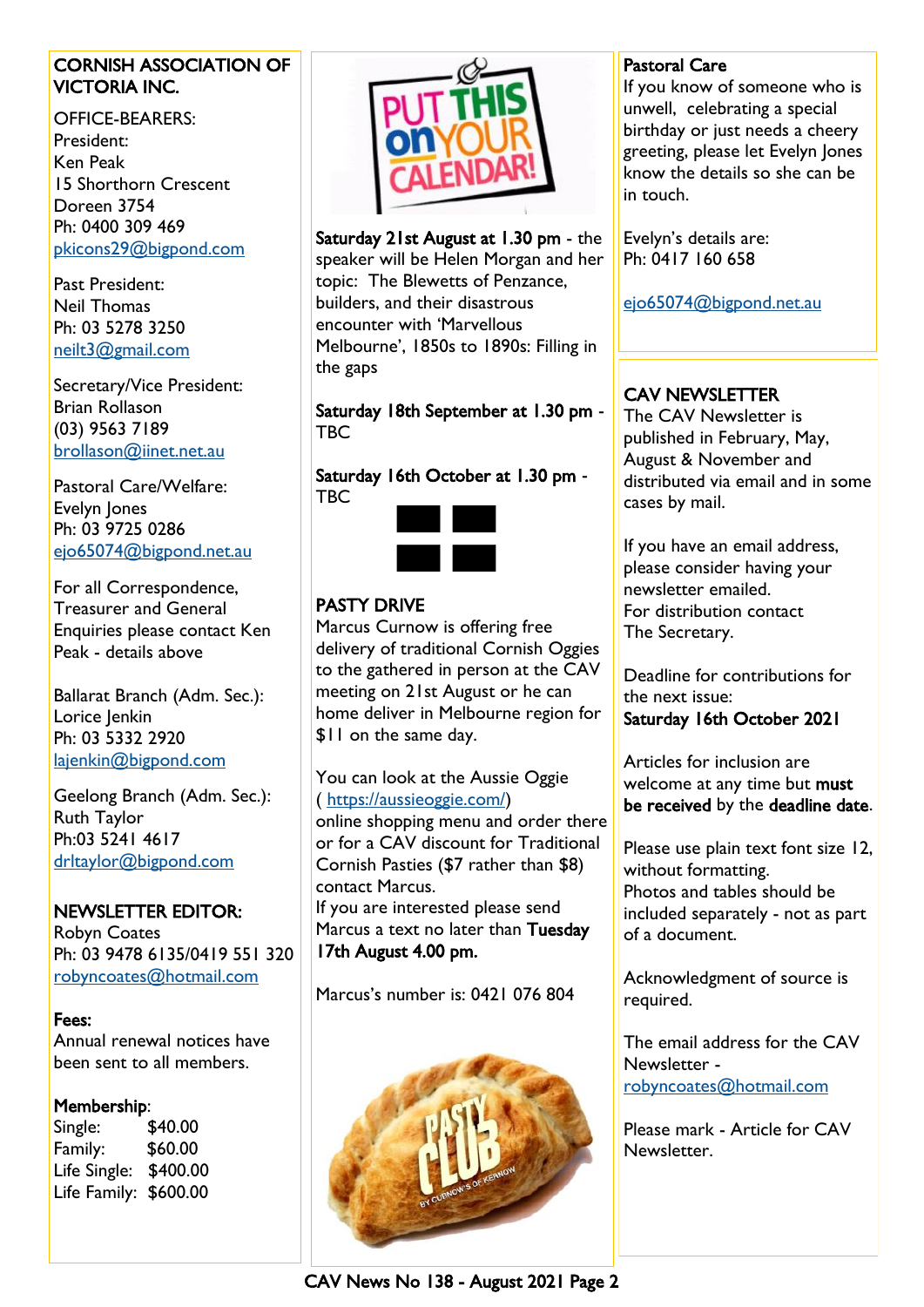At the AGM in October last year, I set out a vision for our Cornish Association.

Firstly, I proposed that even when we can meet again face-to-face, we should plan to hold meetings on *'Zoom'* at the same time. I said that this was a way of involving many more of our members, especially those who cannot attend our meetings in Melbourne.

I believed back then that this was an exciting and fantastic prospect for us, ensuring the future of the Association for many years to come. I still hold to that vision.

We were confident of the technology today had we been able to meet, and we are doubly confident of sustaining this at our next meeting in August.

I also foreshadowed the CAV Library being moved to Castlemaine to be curated by the Castlemaine Historical Society.

We achieved this on May  $11^{th}$  this year.

I also said it was our plan to have enough material for the 'Agan Kernow' project for the CAV to send to a publisher as a book or an anthology of stories about 'Our Cornwall'.

I can report that the book is in its final stage of editing from our end, and you will hear some of the shorter stories from the book this afternoon after the formal AGM proceedings have concluded. It's exciting times.

If we look back on the last little while, we recall, that we met on ' $Zoom'$  on the  $21^{st}$  of November 2020. CAV Committee member Jill Beard entertained us with her presentation: 'Sir Edward Nicholls - you can't take the boy out of Cornwall'. Jill told his story of lavish donations and gifts to hospitals, churches of every denomination, societies, clubs and individuals. Sir Edward was a true 'Good Samaritan' and no deserving case was ever passed by on the other side of the street. He offered the most generous hospitality, and his happiest hours were passed entertaining children from orphanages and joining in whole-heartedly with their games. Wherever he went, and whatever he did in any area of his life, he never failed to notify everyone that he was Cornish.

On the  $12<sup>th</sup>$  of December, Robyn and I put together 'The CAV Christmas Special', which featured a range of Christmas Carols and a Quiz amongst other things.

I note that at this meeting we had several friends from the Toronto Cornish Association, as well as others from Wisconsin in the United States participate with us at the meeting.

This was a great meeting.

On the 20<sup>th</sup> February this year we met again on 'Zoom'.

Brian Rollason spoke about two cliff top walks he did in Cornwall. The first was Trevavis Head to Rinsey Cove (Porthleven) and the second was Godrevy Point to Hell's Mouth (Portreath). It was such an interesting talk and I recall it resulted in much discussion afterwards.

On 20<sup>th</sup> March this year, Neil Thomas shared photos of a visit to Cornwall – 'Around Cornwall'. Continuing from a previous talk, Neil showed many photos of many familiar Cornwall locations.

On the 17<sup>th</sup> April, Helen Dwyer shared her experiences of walking the Kokoda Track three years ago. Along with her friend, Lynette, also from Yarram, Helen joined sixteen other walkers from across Australia, and fifty-four porters from PNG, as they walked the ninety-six kilometres along the Kokoda Track.

On 15<sup>th</sup> May, we were able to meet at Oakleigh for a *'Show and Tell'*. This was the first time we had met together since February 2020. Twenty CAV members shared their Cornish memorabilia with the audience, and it was an unforgettable experience. We should do it again. So, thank you to our Vice President Brian Rollason for the idea.

Once again last month, we were in lockdown and could not meet physically together. Not to be outdone we had Ted Curnow, with Beryl's assistance, talk to us about 'The Four Seasons of Cornwall' on the  $19<sup>th</sup>$  June. It was a photographic extravaganza based on Ted and Beryl's two years living in Cornwall. Ted has such a wonderful radio voice, according to my wife who listened to Ted's talk on 'Zoom' from a nearby room at home. So well done Ted and Beryl.

All in all, despite not being able to meet face to face as often as we would have liked, we put together a decent program. We will continue to do this into the future.

I'd like to thank your Committee, which has continued to meet on 'Zoom'. This has been very successful, and we will continue to meet in this way into the future.

I foreshadow that we might have both our branches and even other areas of regional Victoria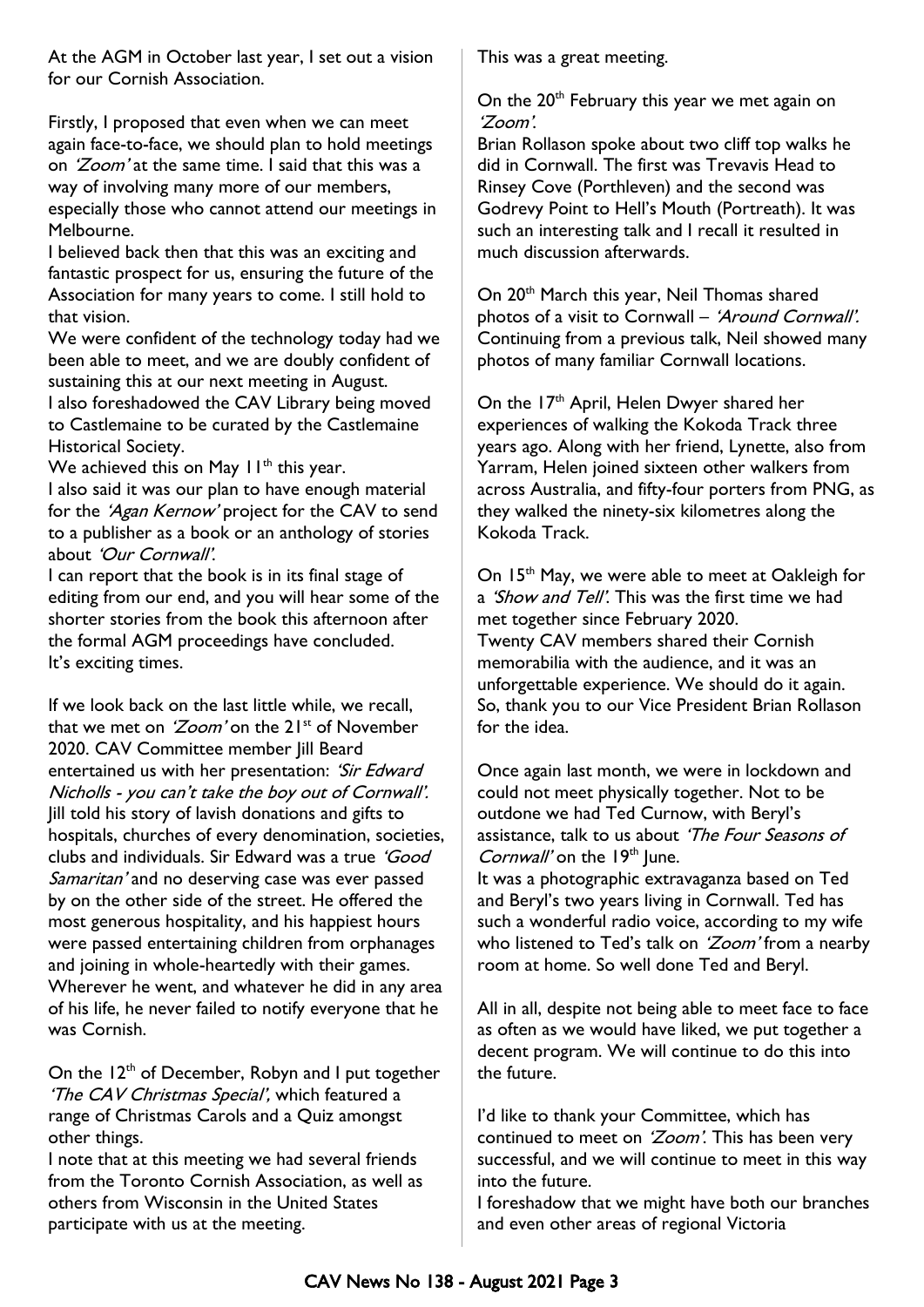represented officially at Committee meetings in the future.

Indeed, there is no reason why some of our regional members can't be on the Committee given 'Zoom'. I think that this is another exciting development.

As you are aware, after many years of loyal service to the CAV, June Whiffin and Rod Phillips have decided to retire from their positions on the Committee. Let me say a little bit about them both. Now other former Presidents will have something to say about June and Rod on a separate part of the Agenda today.

However, I would like to personally thank June for her tireless work as your CAV Secretary as well as Rod, our Treasurer for maintaining our finances so proficiently. Rod has been CAV Treasurer for almost thirty years and June has been CAV Secretary for almost twenty years!

What an especially significant achievement for them both and I think that deserves a round of applause. Thank You.

Let me say a little about them both.

Born in Ballarat, June Whiffin attended Dana Street State School before her family shifted to Geelong, where she attended Manifold Heights State School and Bell Park High School. Her working life began with the T&G Life Insurance Company in Melbourne with a daily commute before shifting to Melbourne. After thirty-five years with T&G, her final eight years of working were spent with the Australian Taxation Office.

June's introduction to the CAV was through her attendance at the Castlemaine St Piran's Festival in 2000 and she subsequently joined to research her Cornish family.

June became secretary in 2002 and has filled that role until today - a truly marvellous achievement. In her younger days, June participated in ballet and gymnastics and later ballroom dancing.

Nowadays she enjoys reading, knitting, sewing and handcrafts. June was made a Bard in 2013 at Penryn. Her Bardic name is 'Myrghwyn Treloar' meaning 'Treloar Grand-daughter'.

I have to say that I got to know June quite a bit during the lockdown period in 2020. We would ring each other once a week just to see how we were doing.

I want to thank June personally for her support to me over the last two years of my presidency, especially regarding the transfer of the Library to Castlemaine.

I want to also thank her for her tireless work in general for the CAV in the past twenty years and I'd like to also to wish her well in the future.

Born and educated in Melbourne, Rod Phillips studied accounting (Diploma of Business) and then completed a BA at the University of Melbourne. He has worked in various finance positions in the mining, engineering, pharmaceutical and IT industries, mainly in Melbourne but with spells in NSW and Northern Queensland.

His parents Bill and Gwen Phillips both had Cornish ancestors, and both had an interest in their family histories, which led them to explore their Cornish heritage and to learn more about Cornwall.

As a result, their son Rod joined the CAV in 1992 and almost immediately was appointed Treasurer, a position he held until today.

Rod enjoys travelling to new places and has found the time to make several visits to Cornwall and to thoroughly explore it.

He was made a Bard of the Cornish Gorsedh in 2009 at Saltash and his Bardic name is 'Tresoryer' unsurprisingly meaning 'Treasurer'.

I recall Rod's advice regarding the library, indicating that a reduction in rent would stand the Association in good stead long into the future. Rod was right. I want to thank Rod for his work on your behalf and wish him well in the future.

As I said more will be said about June and Rod after the formal proceedings of the AGM.

I want to also personally thank Brian Rollason as your industrious Vice President. Brian and I regularly communicate about a range of issues facing the Association and I am grateful for his ideas and his support. I also appreciate his leadership skills and I believe he will make a terrific President when his time comes to lead us.

Evelyn Jones, as most of you know, does an amazing job, as your Welfare Officer and I want to personally thank her. Anyone receiving a card or get-well messages will know of the beautiful photographs of Cornwall that accompany them. The last two years have been especially busy for Evelyn, and I want to publicly acknowledge her role. I say on your behalf: well-done Evelyn.

I'd like to pay tribute to long serving Committee member Beryl Curnow who has been like a very wise elder for the Committee and such a support to me. Thanks Beryl.

Our Newsletter is the great strength of our association. I want to thank Robyn Coates for producing this much-appreciated foundation of our organisation. Robyn is recovering from knee surgery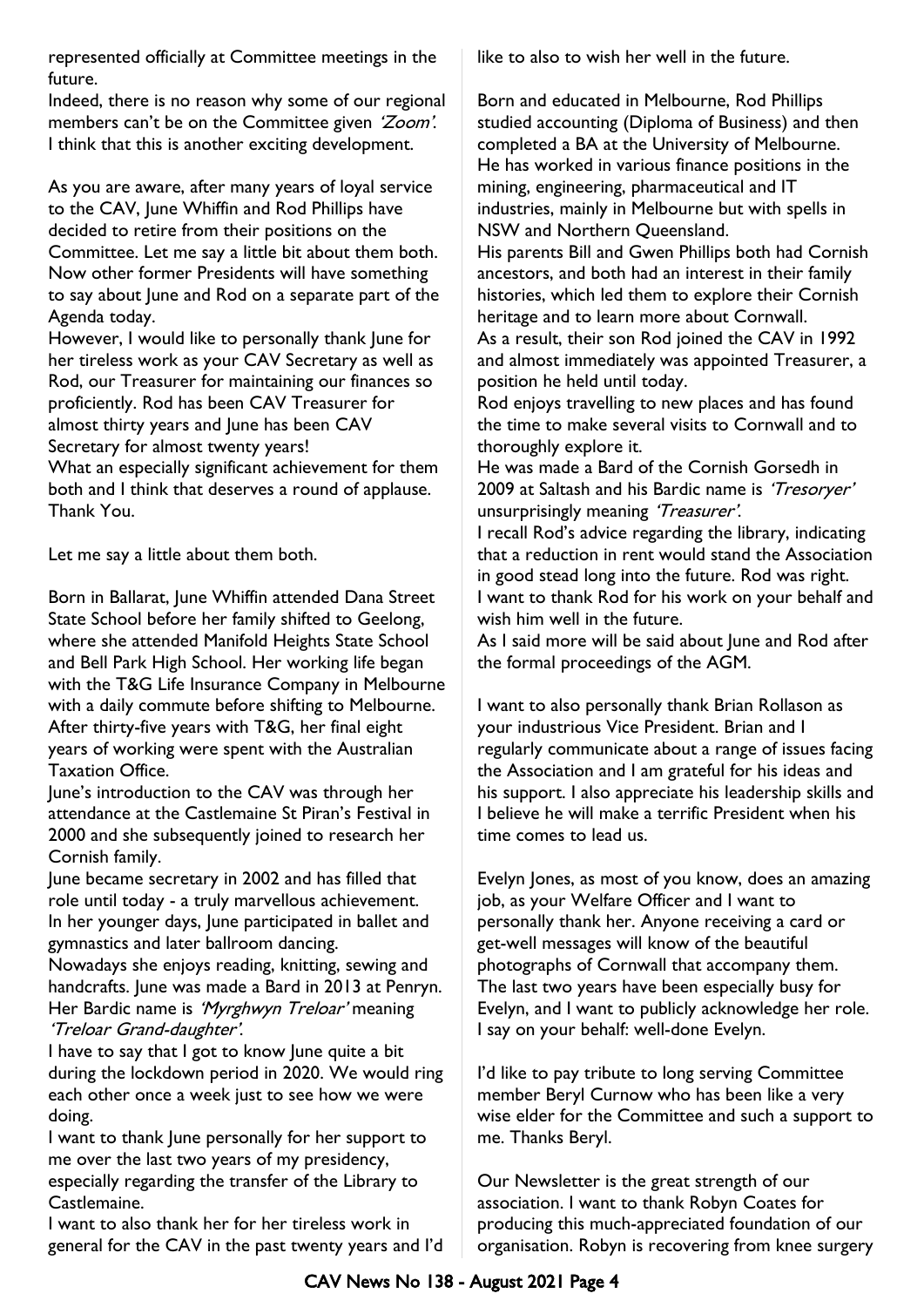but should be back at training in a few more weeks. I note that so many stories in our Newsletter are regularly published in other Cornish Association's newsletters around the world. Well-done Robyn. Another aspect of communication is our CAV website, which is maintained so well by your Webmaster Arthur Coates.

I thank him for his support to me with all things technical. The improvements in the way we communicate are down to Arthur, so a personal thank you to you. Arthur has foreshadowed passing on his experience in the technology to others so that our IT knowledge is not confined to just one person. If several of us are taught by Arthur how to work the IT, this can only stand us in good stead in the future. More about that later.

Finally, I want to say a big thank-you to Neil Thomas as your Immediate Past President. Neil and I share support for a certain football team down his way that demolished Freo on Thursday night and sit on top of the ladder as we speak. Go Cats! But I value Neil's advice and support, especially when things get tough.

I'm pleased that our CAV Branches in Geelong and Ballarat continue to run so very effectively. Thank you to all Branch office holders. Thanks also to Leanne and Rob Lloyd who maintain the Bendigo Cornish Interest group as well. Now I have no doubt that 2021 will be a different year.

I have sought the counsel of my colleagues and friends in the CAV and I have decided that I will put my name forward seeking election as President for another year. This has been a difficult decision, not just for me, but also for my family. I believe that, on balance, the Cornish Association of Victoria needs continuity right now and I have agreed to be your President for a further twelve months with your support.

Under our rules, specifically Rule 52, Clause 5: "... the term of office any President so elected shall be limited to two (2) consecutive years (or until a successor has been duly elected)." It is on this basis that I seek your support for a further twelve months. There is much to be done.

Finally, I wish the new Committee and its executive every success for the 2021-2022 period. I believe that it's an exciting time for the Cornish Association of Victoria as we move into a new COVID-normal era, making use of technology to enhance our objectives.

I'm hoping to see you all on Saturday  $21^{st}$  August 2021.

'Oll an Gwella'

Ken Peak President Cornish Association of Victoria

## CAV Treasurer

As you will now be aware, we have a vacancy at this stage for the position of CAV Treasurer. If you have a penchant for keeping track of money (or are good at spending it), please contact me for more information:

Ken Peak: 0400 309 469 [pkicons29@bigpond.com](mailto:pkicons29@bigpond.com)

## CAV Information Technology Group

At the CAV Annual General Meeting, I foreshadowed the establishment of a group of interested members to assist the Association with our IT. At the moment our IT knowledge is held by one person, our Webmaster Arthur Coates. Using 'Zoom' at the same time as we meet at Oakleigh can only be successful if more than one person understands how the technology works. If Arthur is away, then we cannot use the technology – it's as simple as that.

Arthur and I want to spread the understandings of how our IT works including how the website works. If we can get four or five members together at Oakleigh, then Arthur can begin the process of explaining how things work.

All you will need to do is to be able to work on a computer; no special skills in IT are required. Please contact either Ken or Arthur if you are interested.

Arthur Coates: [arthurcoates@netspace.net.au](mailto:arthurcoates@netspace.net.au) Ken Peak: [pkicons29@bigpond.com](mailto:pkicons29@bigpond.com)

Once we get a small group I will call a meeting, perhaps before our monthly meetings at Oakleigh.

Ken Peak, CAV President

#### CAV Committee 2021-2022

Ken Peak President Brian Rollason Vice President & Secretary Neil Thomas Past President Jill Beard Robyn Coates Beryl Curnow Ron Hawken Evelyn Jones Helen Morgan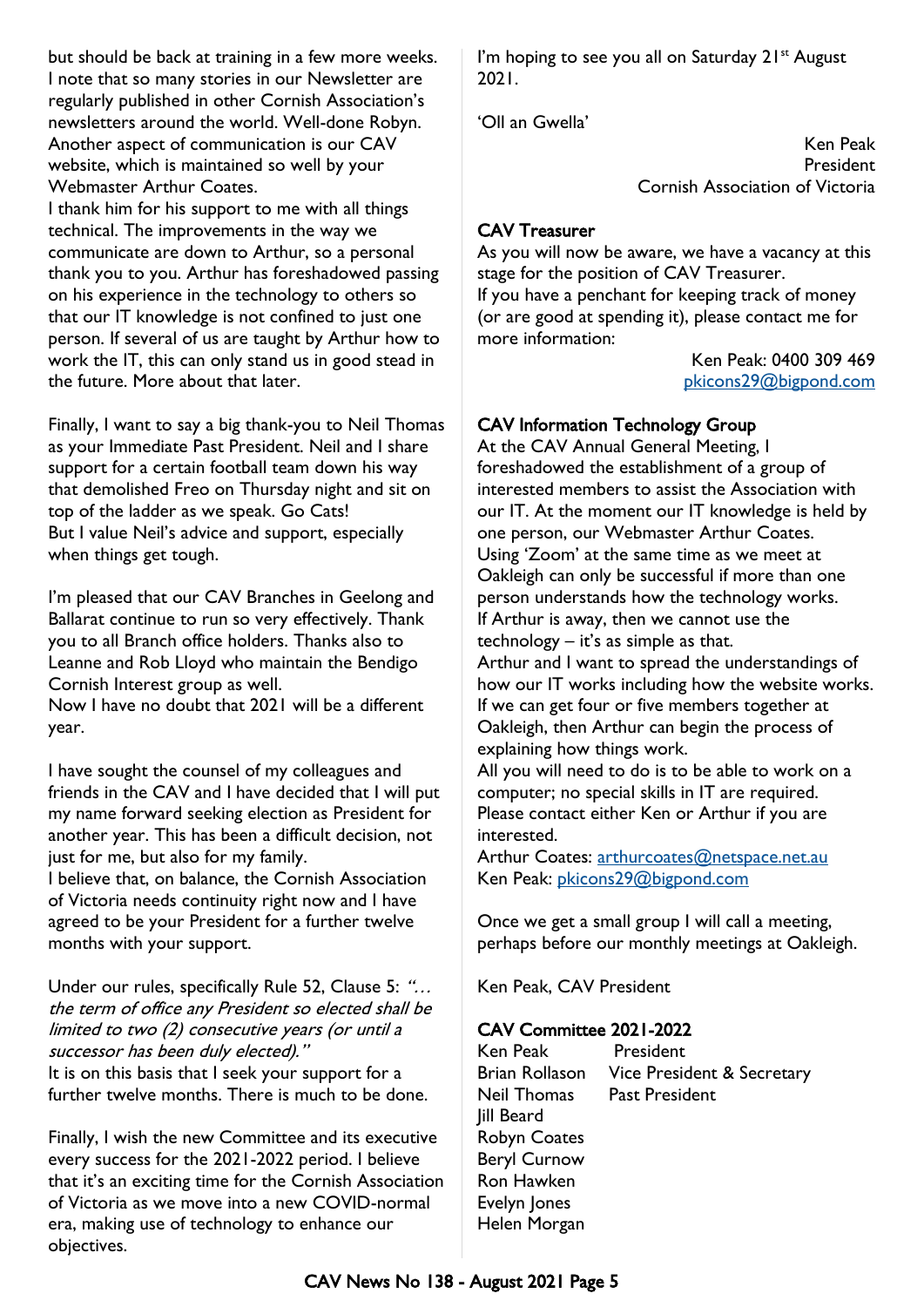## Vale - Stephen Oswald Amos

13.04.1940 - 20.06.2021

Stephen Amos was born in Melbourne, though his family was descended from the Tretheweys from St Dennis who had emigrated to Australia in 1864.



As a youngster, Stephen attended Mont Albert State School and Melbourne High School and completed a Commerce Degree at the University of Melbourne. He worked as an accountant and for many years he was the auditor for the Cornish Association of Victoria.

Stephen was barded as a language bard at the Merry Maidens in 1986 and took the name Nans Melyn (Mill Valley) - Stephen was the first Australian to complete the language requirements for Bardship.

Stephen had an interest in Celtic languages and Celtic activities particularly Cornish and Breton and he translated the Biblical Book of Amos into Cornish.

Stephen attended many Bardic gatherings in Victoria and South Australia as well as eight ceremonies in Cornwall. He was also the leader at some of the Australian ceremonies.

A Thanksgiving Service was conducted for Stephen Amos on Friday, 2nd July 2021 at the Oakleigh Baptist Church, Hughesdale.

It was conducted by Rev Ted Curnow, long time member of the South Australian and Victorian Cornish Associations.

Messages of condolence were sent from past Grand Bard in Cornwall, Maureen Fuller, Bard Noel Carthew from the Association in South Australia, Bard Chris Dunkerley, the Committee and members of the Cornish Association of NSW (Perthi Kov, Stephen) and also from long-time family friend Dorothy Kitto in South Australia.

Bards Peter Trevorah and Janet Woolhouse also paid tribute during the funeral service.

### Janet's Tribute to Stephen

I first met Stephen when I joined the Cornish Association of Victoria. He had been a member since the beginning and attended very regularly.

He was an executive member and auditor for many years, and his contributions were valued.

His friendly greetings were appreciated by members.

I especially valued his advice when I was President of the Association.

Over the years he spoke at meetings telling us about the history of Cornwall and the Cornish language as well as of the Celts

He contributed some of his research to the Library.

Stephen wrote and read in what is known as Unified Cornish. Since the language was re-introduced in 1904 that was version used.

Stephen corresponded with people in

Cornish. Sometimes on our language nights he would read to us parts of the letters he had received for us to translate.

Past Grand Bard Pawley White, also wrote to me in Unified Cornish. Stephen was able to help me with translations of the parts of his letters that were in Cornish.

By the time I was learning the Cornish language with Peter Trevorah, the translation known as Kemmyn (Common) Cornish had been introduced. Stephen organised for me to have a Unified dictionary which had a larger vocabulary. He explained to me the differences in the translations.

It is a help to me to use both dictionaries when thinking and reading Cornish.

I was happy to return the Unified dictionary to Stephen when he lost his copy moving from his home.

Stephen was a thoughtful and generous friend. We saw each other at Cornish gatherings our CAV meetings and on language nights.

He would come early and we would talk together until the others arrived.

He was very knowledgeable and proud of his Celtic heritage which was apparent in conversation with him.

Stephen travelled around Australia and overseas researching his family roots and visiting friends he had made.

We attended many Cornish gatherings in Australia and in Cornwall. He took me to some of these in Victoria so I did not have to drive myself.

At Christmas time he would invite me to his home at Doncaster and provide mince pies for our afternoon tea which we both enjoyed,

He came to my 80th birthday party some years ago and we were able to acknowledge his 80th birthday last year at a language night at my home.

I visited him in the nursing homes and but recently could only keep in touch by phone.

When he finished a conversation he would say "Well Janet. I'll let you go now"

So now Stephen I let you go, with thanks for your friendship over many years and I extend my sincere sympathy to your family.

Thanks to Janet Woolhouse and Ted Curnow for this information.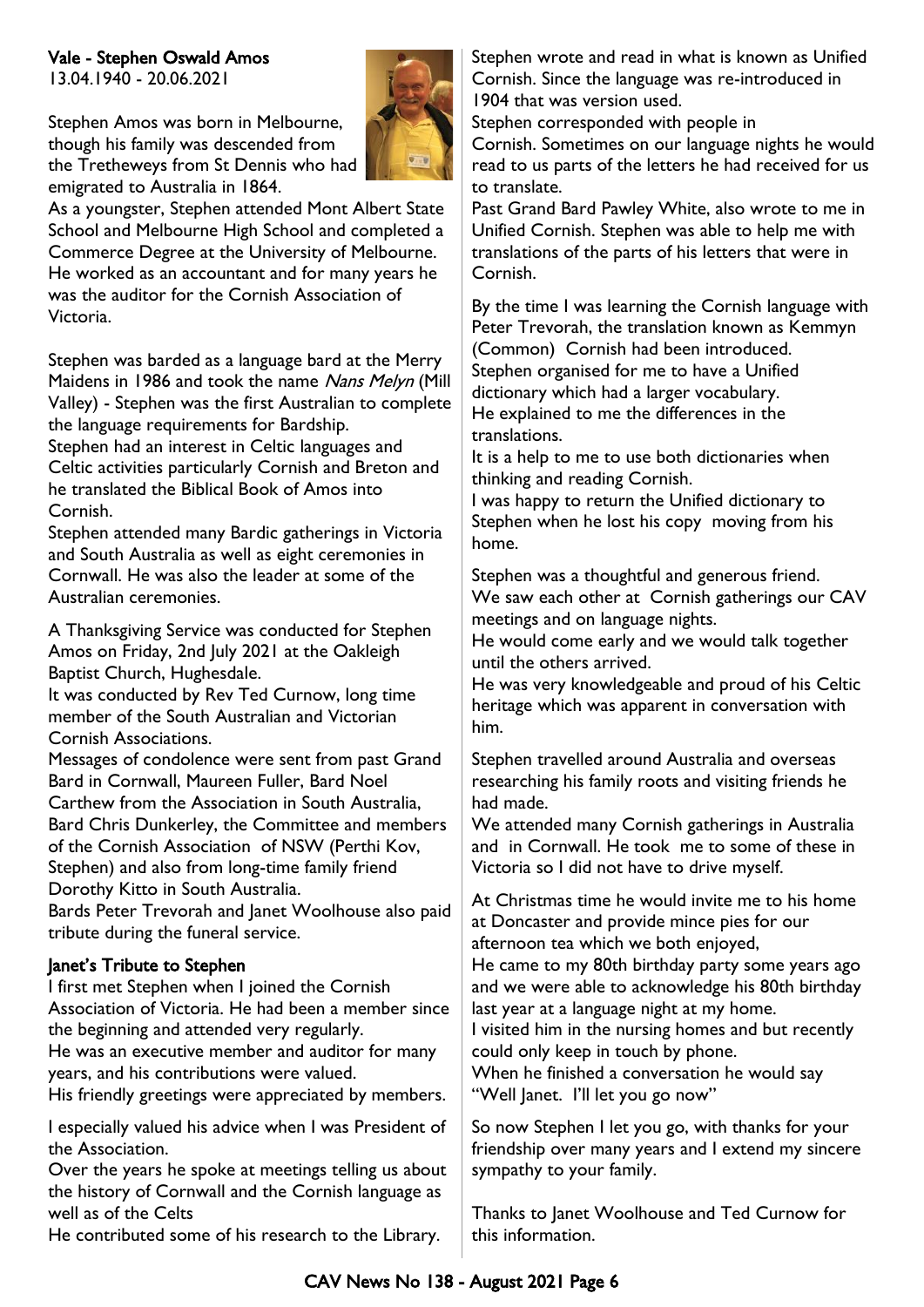#### Memories of a Pendeen boyhood friend, Hartley May by Ralph Thomas.

Hartley May was a Pendeen boy through and through. He was born on the  $3<sup>rd</sup>$  January 1942 in Carn View Terrace, and attended Pendeen Boys and Girls School.



Back Row—Ralph Thomas—5th from left Middle Row—Hartley May—5th from left 1949 Pendeen

Hartley was much involved in village life with such things as the Church Choir, the Pendeen Pantomime and Youth Club.

He had a good number of local mates who spent time enjoying the village life and getting up to all sorts of pranks.

We grew up in an age of few motor cars making it safe for kids playing in the back lanes with our "Buggies", tricycles and bikes.

We all had our dogs, Hartley's Greyhound Spinner, Nicholas's Greyhound Nell, and my Terrier cross Sandy. We spent countless hours running around the Downs making camps in the old mine workings, playing miners and Cowboys and Indians. We played games that suited the time of year, Football in winter, Cricket in the summer and flew home-made kites during the windy time of March. We used to help the local farmer bring in his cows at milking times, then take home a jug of milk. We also carried buckets of water home from the "Peth" for use in the house as the village had no mains water supply until 1956.

Hartley's parents made and sold ice-cream from their house in Carn View, which helped Hartley's popularity with his mates. In fact, his Father Harry was the local ice-cream man, with his motor bike and sidecar.

Life was good in the days growing up in Pendeen sharing it with friends such as Hartley and others like him. How did we manage without iPads?

Leaving school, Hartley went to work at Geevor Mine in the tin floors, and later worked at an

engineering factory in Newlyn.

Hartley married Zennor girl, Daisy Cox at Pendeen Church on the  $18<sup>th</sup>$  December 1965.

Four boys, Hartley, Terry Trembath, Nicholas Wallace and I grew up together; all lived in the same Terrace and eventually all four emigrated to Australia. Two ended up as Presidents of Cornish Associations and the other two as members.

In 2005, a reunion of all four was planned, to be held at the Kernewek Lowender in South Australia. Unfortunately, Nick Wallace was unable to attend, but the other three met up for the first time in over 40 years.



Hartley and I continued to meet up many times at future Festivals in South Australia and I visited him and Daisy at their home in Wandin, Victoria, on several occasions. Hartley and Daisy also returned to Western Australia with us on the long trek across the Nullarbor in our caravans, after one of the Kernewek Lowenders.

On another occasion, Hartley and I, along with Terry Johnston from South Australia, entertained as 'The Three Janners', singing Cornish songs at the 'Meet the Cornish' event in the Wallaroo Town Hall.

Hartley is sure to be a big loss to the Victorian Cornish Association, as his Cornish knowledge was called upon on many occasions.

I would like to take this opportunity to convey my deepest sympathy to Daisy and her family.

> Ralph Thomas, Map Pendyn - Bard of the Cornish Gorsedd,

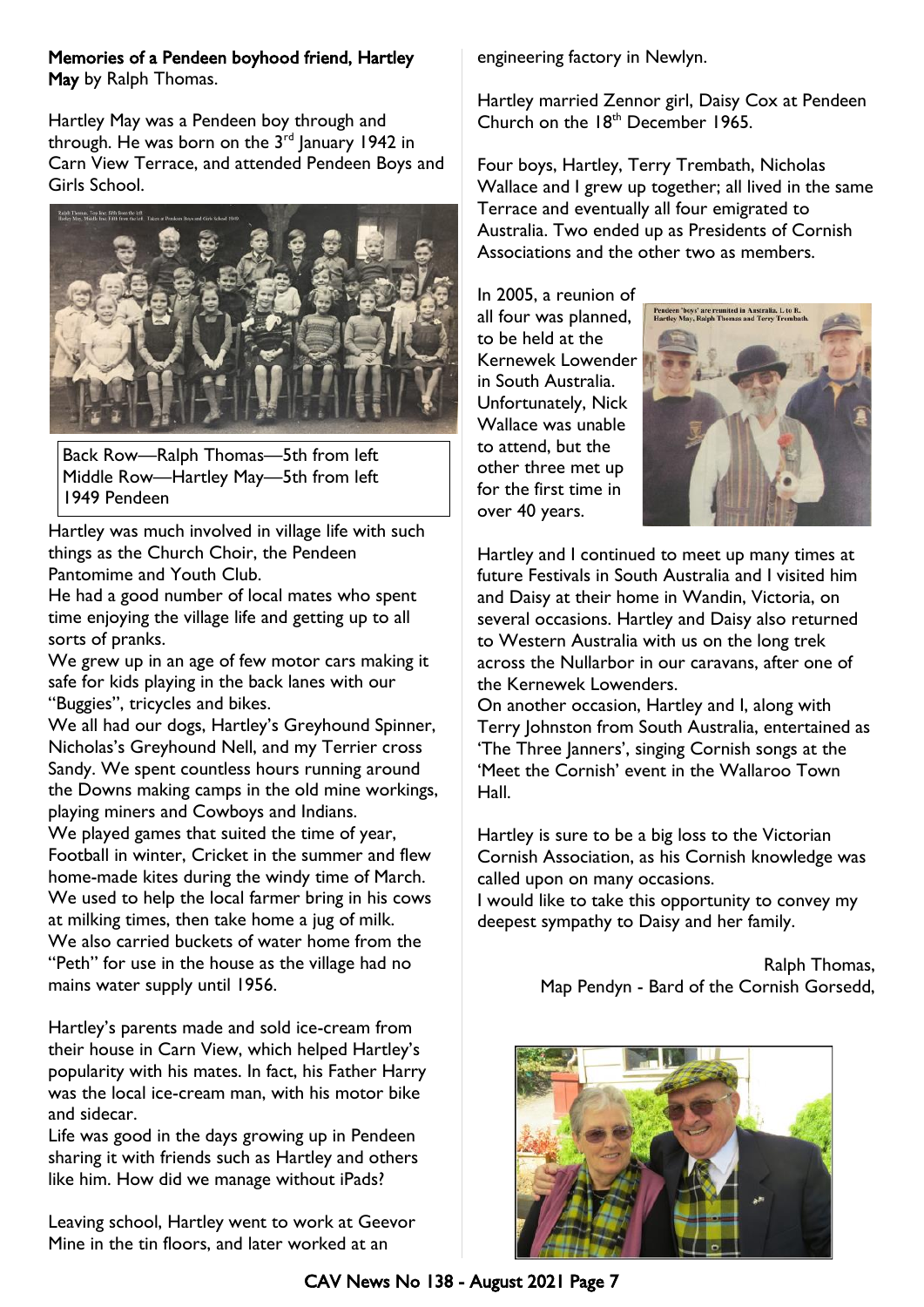## Library Transfer—thanks from Ken

Thanks to all of you for your support in the successful transfer of the CAV Library to the Castlemaine Historical Society.

We have finally done it!

Give yourselves a big pat on the back.

There was a time when I thought it was never going to happen but it did.

I was thinking about it the other day and I know that Bill Phillips was very proud of the Library and did much to set it up and keep it going.

Whilst he wouldn't be happy about not having the Library at Oakleigh, I know he would approve of where it went and the way it's going to be looked after.

We certainly owed that much to those who came before us. A great job!

I want to thank Moira Drew June Whiffin, Ted and Beryl Curnow and Brian Rollason for their organisation of the Library in order to prepare it for transfer. It wouldn't have happened without you guys. Finally thanks you to those who helped at Oakleigh to load the van – many hands made light work:

June Whiffin **Brian Rollason** Beryl and Ted Curnow Max Procter John Mitchell Evelyn and Clive Jones Derek Trewarne Rod Phillips





A full report can be found here. [https://timesnewsgroup.com.au/bendigotimes/news/](https://timesnewsgroup.com.au/bendigotimes/news/cornish-collection-comes-to-castlemaine/?fbclid=IwAR1JEaNLQD5qHfdxmeCJRSAuzfFSv2lhQAuzohWbV7FbVCk-AGMt89pM2hw) [cornish-collection-comes-to-castlemaine/?](https://timesnewsgroup.com.au/bendigotimes/news/cornish-collection-comes-to-castlemaine/?fbclid=IwAR1JEaNLQD5qHfdxmeCJRSAuzfFSv2lhQAuzohWbV7FbVCk-AGMt89pM2hw) [fbclid=IwAR1JEaNLQD5qHfdxmeCJRSAuzfFSv2lhQA](https://timesnewsgroup.com.au/bendigotimes/news/cornish-collection-comes-to-castlemaine/?fbclid=IwAR1JEaNLQD5qHfdxmeCJRSAuzfFSv2lhQAuzohWbV7FbVCk-AGMt89pM2hw) [uzohWbV7FbVCk-AGMt89pM2hw](https://timesnewsgroup.com.au/bendigotimes/news/cornish-collection-comes-to-castlemaine/?fbclid=IwAR1JEaNLQD5qHfdxmeCJRSAuzfFSv2lhQAuzohWbV7FbVCk-AGMt89pM2hw)

## A Celebratory May Meeting

What a wonderful day for our first meeting together in person, since March last year, with spontaneous warm greetings and catch up.

A number of folk arrived around 12 midday and enjoyed lunching together with their own Covid safe BYO lunch.

Marcus Curnow arrived and joined us as he delivered the pre ordered "chubby" and inviting Cornish pasties for members (who earlier that week had ordered them to be picked up) .



This then reminded folk they had forgotten to put in their order and were looking for spares. There was so much fun and banter together.



By meeting time at 1.30 pm

thirty members and one visitor were seated ready for our 'Show and Tell -Come on Down' meeting. This theme was the "brainchild" of our Cornish born vice-President Brian Rollason. Thank you Brian.

Our President Ken Peak, warmly welcomed us all with his "Dohajydh da" Cornish greeting (good afternoon) to all and said how great to have so many back on what was Melbourne's coldest day for this year and our first in person since March 2020. Then with Lauris on the piano we "hailed the homeland" in strong voice to commence proceedings.

Ken gave an overview and thanks to all those who helped in the pack and transfer of the CAV Library to the Castlemaine Historical Society earlier that week. This was followed by many interesting and newsy items from Cornwall Ken had prepared for us.

Then it was into the "Show and Tell Come on Down" theme. With rustles of bags and goodies 18 members took turns to share. Briefly listed are objects etc that were shown.

Brian Rollason displayed four impressive Cornish paintings/prints, beautifully framed each significant from his birthplace area around Falmouth.

Ken Peak talked of his relatives John Peak & Sons who owned a Picture Framing shop in Penance.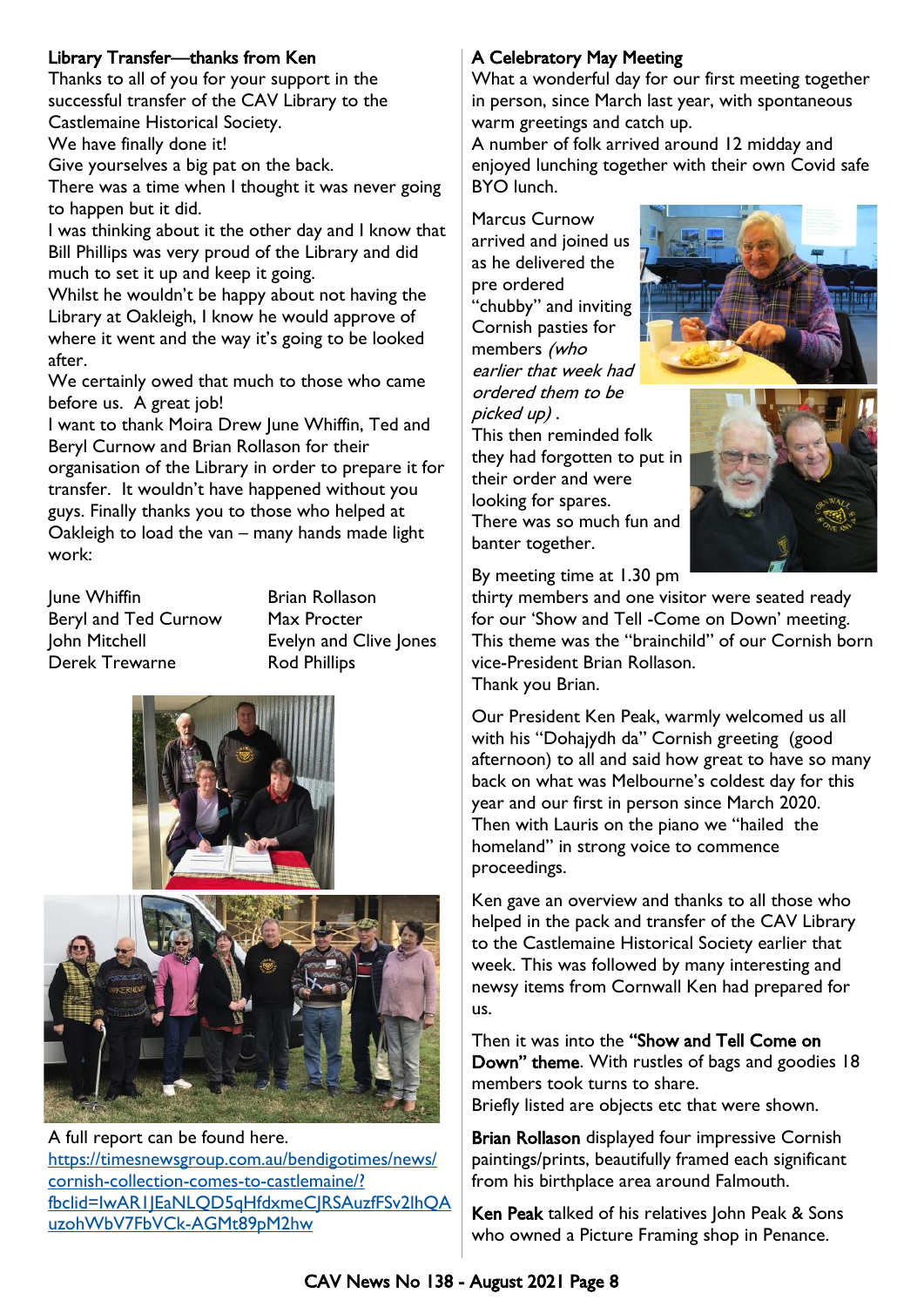He showed a framed picture Penny McGuire-White had bought in Penang and had given Ken as a memento as it that had written on the back framed by John Peak and Sons, Penzance.

Evelyn Jones showed a small souvenir bear "I love Cornwall' and some pics of Charleston Harbour near St Austell with a brief overview of same.

Beth Coote showed pics by Stanhope Forbes and also a pic of the Tolvern Stone at Gweek seven ft six ins high with a hole in the middle with belief that if you passed a sick child through the hole they would get better!

Ray Nicholas showed a delightful little model of a pilot gig boat made with Cornish elm, noting gig racing very popular in Cornwall with 13 clubs on the Scilly Isles and some competing in international events.

## Penny McGuire-

White spoke from her father's book on Madron Well and its healing properties - used also as a baptistry.



## Val Goldsworthy

showed a little

illustrated book, bought in Cornwall and found it had been printed in Australia by author Oswald Pryor. She shared a classic Pryor cartoon pic. and caption that brought a smile.

Janine Halls displayed a very large aged and well-

worn frail Family Bible that linked back to her earlier family with one page of handwritten birth, deaths and marriages listed from 1779 to July 1877. Her mother had received the Bible



from earlier family, listing mainly the Shrugg side of the family.

Lindsay Chapman passed around a boxed medal memento from Pete Goss, for the support he had given representing the CAV on the organising committee for the 'Spirit of Mystery' visit to Melbourne in March 2010 celebrating 150 years since the original miraculous and historic visit in 1854 of the Mystery with seven men from Newlyn to Williamstown, Victoria.

He also displayed some jewellery from the South

Crofty Mine,

Frances Von Kalm showed two lovely copper etched plates, one with a Pisky, another with Long Ships Lighthouse and also a ceramic one with a painted lifeboat.

Helen Morgan showed a Cornish Mug with 'Poldark-Handsome" marked on it. Also brought home a Cornish Tea tin from Cornwall marked "Smugglers" Brew Blend' full of tea bags. Helen so impressed she ordered a box later and received ?1100 tea bags which thankfully she is still enjoying.!! Website if interested is [www.cornishtea.co.uk,](http://www.cornishtea.co.uk)

Peter Datson showed a letter found in the Datson Family Bible from Elizabeth Datson (nee Wasley) in Baldhu, Cornwall to her second son, John Wasley Datson. Written in 1886 Peter called it, 'And she do open my Letters' and the letter had poor punctuation and spelling. However from this letter he was able to trace his family members from across the world.

Max Procter showed a pic of his GG Grandfather Nankervis, from Quay St, St Ives. originally from the Pendeen, St Just area in Cornwall and who had a ham and bacon factory at Gold Square, Bendigo.

Felicity Sigmont showed a souvenir of the Shoalhaven Lighthouse made of Serpentine and mentioned there were some toxic minerals in Cornwall of which one needed to be aware.

Janet Woolhouse Displayed a beautiful and colourful icon written by her brother in law Rev Rob Gallagher for her 80<sup>th</sup> birthday.

Lyn Roberts showed a family watch that came from Cornwall. GG grandfather came from Cornwall in 1853. His younger son and brother came out in 1856 and his own wife and



family came out from 1860 onwards.

Ted and Beryl Curnow displayed a Cornish Flora Day Dance programme poster, a lighted Engine house lamp from Cripplesease and a replica brass and copper Davey Miner lamp with brief history and significance of the Miner's lamp.

A highlight to conclude the day was a beautifully framed picture of the Wheal Prosper Engine House that Brian Rollason had generously donated following his talk on Cornwall at a previous meeting. This went to one our newest members Helen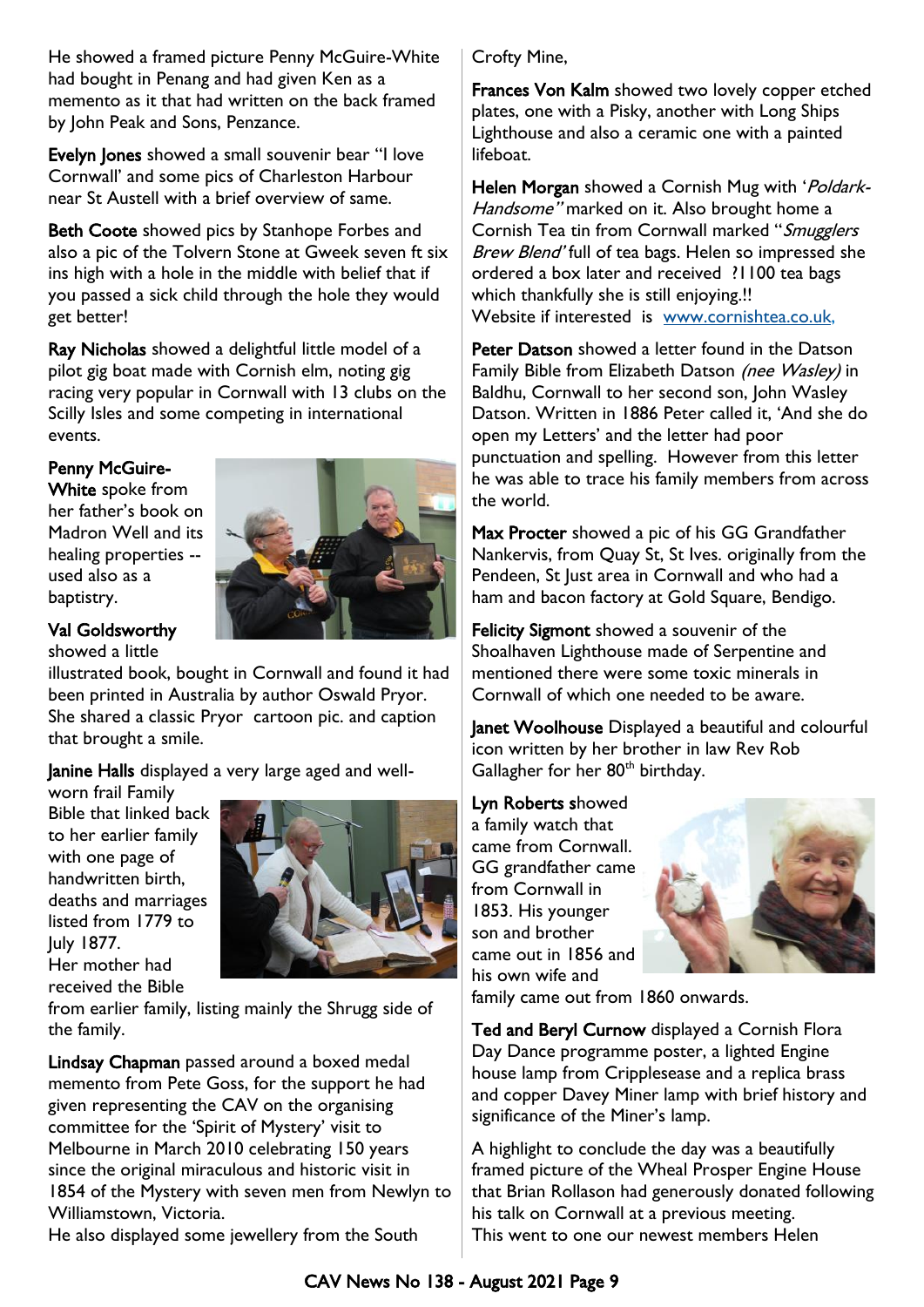Morgan who was so excited to receive it. Thank you Brian.

Members were reminded of the next meeting on 19th June – called the "The Four Seasons of Cornwall", with Ted and Beryl Curnow.



We then enjoyed a Covid afternoon tea with a covered packet of biscuits provided and tea and coffee served.

An excellent day was concluded and really enjoyed.

Thank you to all who made it possible and to those members who braved the weather and re-joined CAV' in the flesh again'.

So good to see you all.

Beryl C and Ken P

(photos Ted and Beryl Curnow)

#### The Four Seasons of Cornwall

At the June meeting held via Zoom, our speaker was Ted Curnow, ably assisted by his wife, Beryl.

At the beginning of his talk, Ted paid tribute to Howard Curnow, from Cornwall, who had visited Australia on many occasions, and who died in early June

Before we commence today, we would like bring Tribute and Pay Respect to the Late Howard Curnow, Bard of the Cornish Gorsedh - Cornish cousin and friend.

Howard was a remarkable Ambassador for Cornwall around the world. He was responsible for a wide range of promotional projects including a number of International Curnow reunions that led us personally to the discovery of our Cornish Roots and in



2012 led 20 of our own CAV members on a very memorable tour around Cornwall.

Ted and Beryl had put together a wonderful PowerPoint Presentation of their time living in Cornwall and members enjoyed visiting or re-visiting many of the towns and villages through their collection of photos and commentary.

Members appreciated Ted's wonderful photography as we viewed the countryside throughout the year. The gorgeous colours of the spring flowers and the amazing pot plants and hanging baskets; the beautiful blue seas and skies through summer contrasted with the darker stormy days of winter; the autumn tones plus the bird and animal life all combined to certainly show us the four seasons.

Ted's introduction is below and if you follow the link you can watch the presentation. (Just hover your mouse over the link and press the Control button.)

#### ([https://www.youtube.com/watch?v=JHHt4Qw0gwU\)](https://www.youtube.com/watch?v=JHHt4Qw0gwU)

Friends grab your hat, coat, and your pyjamas because we are off on a journey to take you through the Four Seasons of Cornwall.

Some will know that Beryl and I had the unique experience of spending two years in Cornwall where I served the Methodist Church as a circuit minister in the towns of Hayle and then St Ives, the very area of the recent G7 world Leaders Conference.

It meant that unlike short-term tourists we were also exposed not only to all sorts of various experiences culturally but we were also exposed to the changing natural Seasons and to the different climate of Cornwall itself.

Because the length of time we spent there took us beyond the normal tourist/ holiday period, today without a lot of wordy commentary, we want to focus on sharing a range of our pictures that will capture the features of the Seasons of Cornwall.

We want you to marvel at the natural richness of life in Cornwall, whether in the resurgence of SPRING, the exuberance of SUMMER, the AUTUMN fulfilment or the dead of WINTER when the coldest, dullest days prepare again for the annual resurgence of another SPRING.

(In this respect we acknowledge the resource of "Cornwall Seasons" by Ray Phillips.)

We honour him today.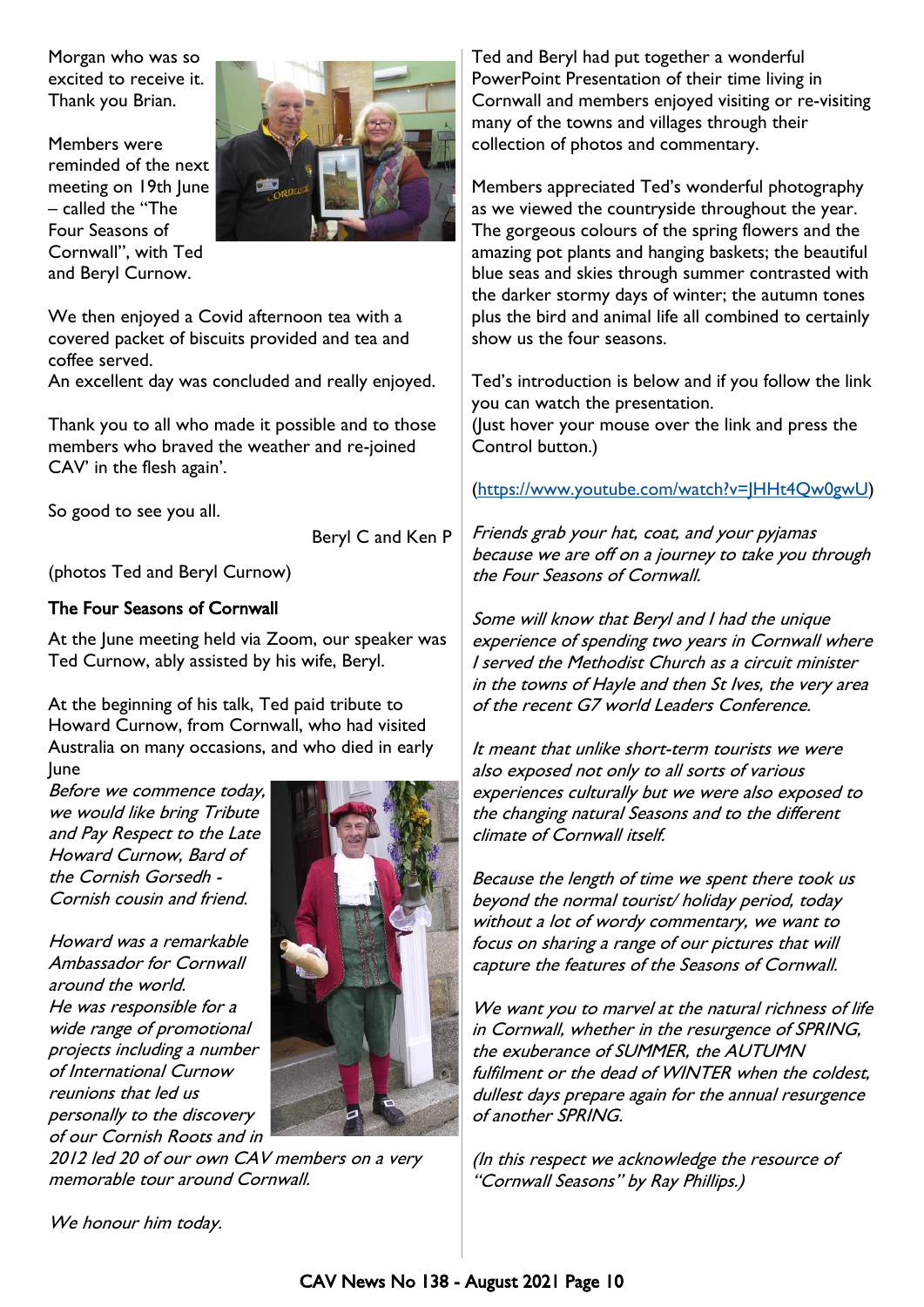### William Henry Lovell and his Indenture papers

In our family we are fortunate to have a copy of our ancestor's indenture papers, dated 1831. It makes very interesting reading and gives many details of what an indentured person may and may not do in the seven years he is indentured to his masters who are teaching him their Art, in this case masonry.

'In 1563 the Statute of Apprentices stated that no one could practice a trade or craft unless they had served an apprenticeship of at least seven years. If they did set themselves up in business without this they could be fined in the local courts and prohibited from working until they had served an apprenticeship.' (1)

My ancestor was William Henry Lovell, born in Falmouth Cornwall in April 1818 to John Lovell and Ann Gutridge.

He was apprenticed to Jacob and Thomas Olver who built the lighthouse at Trevose Head on the north Cornish Coast in 1847. (2)

Jacob Olver was the Mayor of Falmouth for two terms; 1859–1861 and from 1868. (3)

William completed his apprenticeship and in the 1841 and 1851 Censuses, he is listed as a Mason. In April 1840 , William married Charlotte Ann Mitchell at Mylor.

They had five children in Cornwall before William

departed for Australia, arriving in Ballarat sometime in the 1850s.

In 1860, his wife and family arrived on the Swiftsure, and several years later, another child was born in Ballarat.

His work included the Eglinton Hotel in Main Road, Ballarat East, built for Martin Gleeson. (4) William's brother, George Mills Lovell was also a stone mason, as was a nephew Charles Lovell Noye. (5)

This Indenture witnesseth that William Lovell, son of John Lovell of the Town of Falmouth by and with the consent of his said Father, Doth put himself Apprentice to Jacob Olver and Thomas Olver, joint partners in trade in the Parish of Budock,in the County of Cornwall to learn their Art and with them after the manner of an Apprentice to serve from the first day of March, One Thousand and Eight Hundred and Thirty one, unto the full End and Term of seven years from thence next following to be fully complete and ended, During which the said Apprentice His Master faithfully shall serve, their secrets keep, their lawful commands everywhere gladly do, he shall do no damage to his said Masters nor see to be done to others, but to his power shall tell forthwith give warning to his said masters of the same.

| bis noenture ( )the sett) . That William Sovel Son                                                                                                                                                                                                                                                                                                                                                                                                                                                                                                                                                                                                   |
|------------------------------------------------------------------------------------------------------------------------------------------------------------------------------------------------------------------------------------------------------------------------------------------------------------------------------------------------------------------------------------------------------------------------------------------------------------------------------------------------------------------------------------------------------------------------------------------------------------------------------------------------------|
| of the Sown of Salmouth by and with the consent of his said hother ,<br>doth full himself Apprentice to Sacob Oliver and Shomas Clock joint hertness in<br>in the Country of Cornwall.                                                                                                                                                                                                                                                                                                                                                                                                                                                               |
| ) to learn these Let and with the mafter the Marguer of an Apprentice to serve from the Decet .<br>One Thousand by he Handred and Chiefy One<br>ato the full End and Serm of Tower Sears from thence next following to be fully a<br>Atlantici inc                                                                                                                                                                                                                                                                                                                                                                                                   |
| cheho term the said Apprentice his Maxlory faithfully shall serve their secrets heep th<br>force gladly do he shall do no namage to his said. Has ber nor see to be done of other<br>of forthwith give warning to his said. Castery of the same he shall not waste the Go<br><b>Six</b><br>for lend them unlawfully to any the shall not commit formeation and contract Matrix<br>Bence<br>hall not play at Cardsor Die Inbles or any other unlawful Games whereby his said A<br>gith hair vien goods or others during the said Form without heence of his said Man<br>for sell he shall not haunt Javerns or Hayhouses nor absent hem self from his |
| is night unlawfully that in all things as a faithful Approvince he shall behave here<br>11. " and all hars during the said Serm 200 the said Rasters the said Saceb. view and Thomas Vire                                                                                                                                                                                                                                                                                                                                                                                                                                                            |
| there and Apprentice on the Art of a members<br>mhuch t                                                                                                                                                                                                                                                                                                                                                                                                                                                                                                                                                                                              |
| that flagean shall teach and Instruct or cause to be tunght and instructed Reading work the societ Expect and<br>and flagen, write the said Melowendie and the same films sully instance with expective the sum his more start<br>th<br>And for the true performance of all and every the said Covenant's and Agreements either of the said Sar                                                                                                                                                                                                                                                                                                      |
| other by those Presents In Controls whereof the Parties above named to those Indentures enterchangeably have<br>the " Dourth day of Elderware and in the Quarth"<br>$H = \frac{1}{2}$<br>Lord Melliam he Tour in by the Grace of God of the united Kingdom of Creat Critain and Ireland Ki<br>and in the Year of our Kord One Thousand Eight Handred and Thing There                                                                                                                                                                                                                                                                                 |
| 'illiann<br>DL The Bularture Greenght Article of Cortract puist bear date the derivit is expensed and what Mores<br>or other Gladf Erican Colectilisered for help the Clan Motherater third of the best each in Words at length<br>otherwise the highenture will be void the Masser or Mistres's fortest Fire Bounds and another finally and<br>the dispersion to disability to willow it " make or be made Free.<br>The Mars A                                                                                                                                                                                                                      |

CAV News No 138 - August 2021 Page 11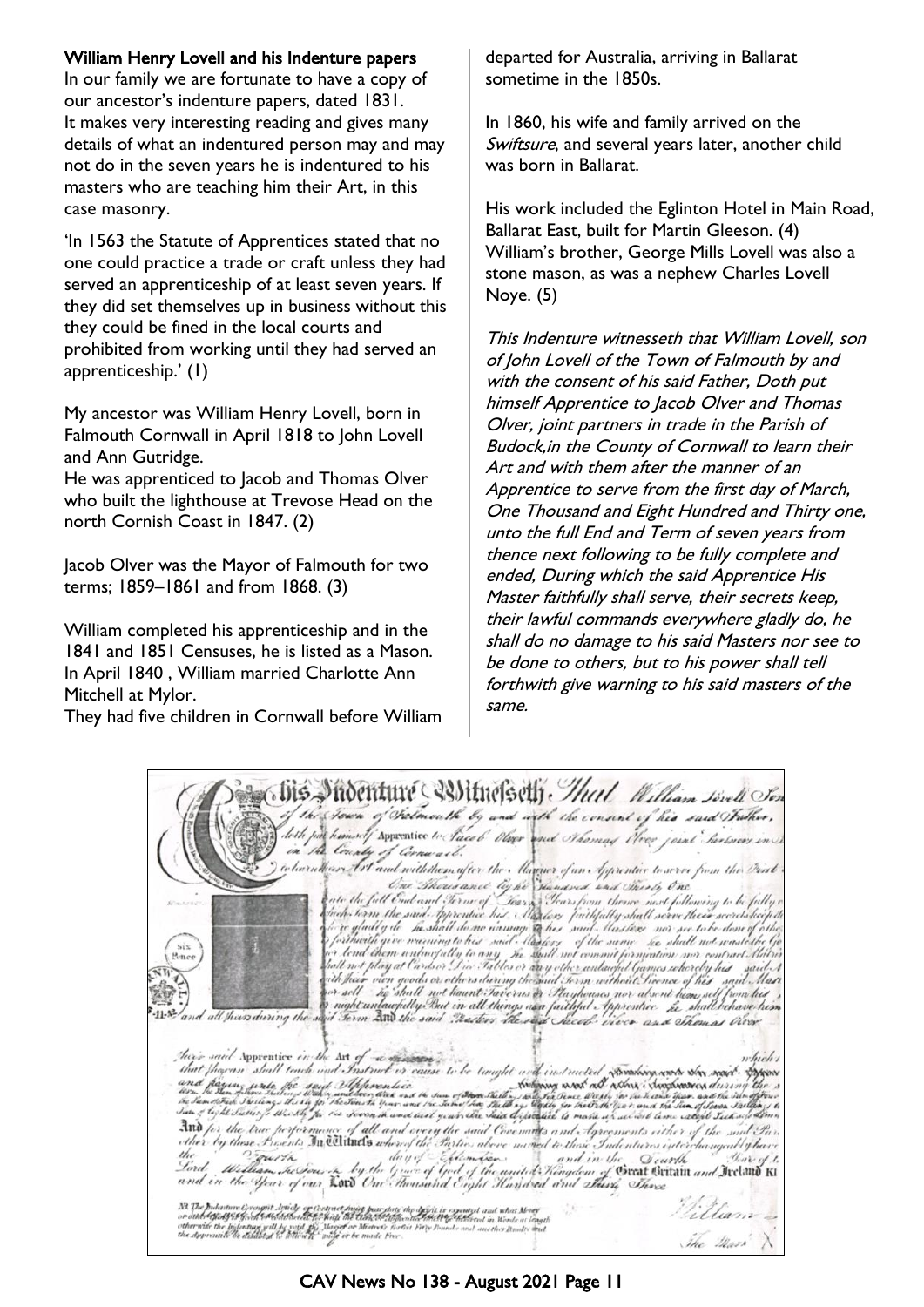He shall not waste the goods of his said masters nor lend them unlawfully to any, he shall not commit fornication, nor contract matrimony within the said term.

He shall not play at cards or dice tables, or any unlawful games, whereby his said Masters may have any loss, with his own goods or others, during the said Term, without license of his Masters. He shall neither buy nor sell, he shall not haunt Taverns or Playhouses, nor absent himself from his said Master's service day or night unlawfully. But in all things as faithful apprentice He shall behave himself towards his said Masters and all theirs during the said term and the said Masters, the said Jacob Olver and Thomas Olver, their said Apprentice in the Art of a mason.

That they can shall teach and instruct or cause to be taught and instructed and paying unto the said Apprentice … term, the sum of three shillings weekly, and every week.

And for the true performance of all and every the said Covenants and Agreements either of the said Parties bindeth himself unto the other by these presents.

In Witness whereas the parties named above named to these Indentures interchangeably have the Fourth day of September and in the Fourth year of the lord William, the Fourth, by the grace of God in the united Kingdom of Great Britain and Ireland, and in the year of our Lord One Thousand Eight Hundred and Thirty Three.

(It took me quite some time to transcribe this indenture but I had help from articles found online which were very helpful.

However there are still mistakes and words I cannot understand.)

#### References

1 'Using apprenticeship records-Jeremy Goldsmith' - Family Tree September 2014 2 Engineering Timelines. www.engineeringtimelines.com/scripts/engineeringitem.asp?id=834 3 Mayors of Falmouth - Google 4 Information - Brian Gleeson 5 Info on Stonemasons in Falmouth-Stone and Quarry Men of the West Country - Joan Tabor, Colorado,USA

Di Christensen (Member 595)

### New Housing Development in Charters Towers

(from Leanne and Rob Lloyd on holidays)

Set in beautiful rolling grounds of 200 acres, Mosman Hall was once a large psychiatric hospital built on the outskirts of the town. Opened in 1954, the wards and administrative

buildings were soundly built using materials and designs so reminiscent of the era that a visitor can step back in time.

In redeveloping the existing buildings every effort has been made to retain as much of the original structure and materials that current techniques allow, resulting in apartments with high ceilings, quirky designs and beautiful wooden floors.

#### Why Kernow?

Kernow is the Cornish word for Cornwall, the duchy in the south west of England well known for its history of mining.

Charters Towers was well represented by the Cornish during the gold rush, and their influence in the techniques and equipment used in the mining process was fundamental to its success The name of Charters Towers is popularly believed to originate partly from the Cornish word "tors" which described the rocky outcrops seen in the region.

Being a Cornishman, the developer is keen to celebrate the role his forebears played in the city's development and hopes to create an experience to be enjoyed by all, Cornish or otherwise!

#### John Knill

Reading the 2021 Summer edition of This England Magazine, I came across an article about a festival held in St Ives every five years, on  $25<sup>th</sup>$  July.

The festival is known as Knillian after John Knill, one time Mayor of St Ives who was responsible

for building the town's first pier during his time in office.

John Knill was born in 1733 at Callington in Cornwall.

He was the Collector of Customs at St Ives from 1762 to 1782 and reputedly a successful smuggler. He later was an Inspector of Jamaican Ports.

He built a 15 metre high granite obelisk on Worvas Hill overlooking Carbis Bay.

Supposedly it was to be his own mausoleum with the intention that he should be buried in a vault

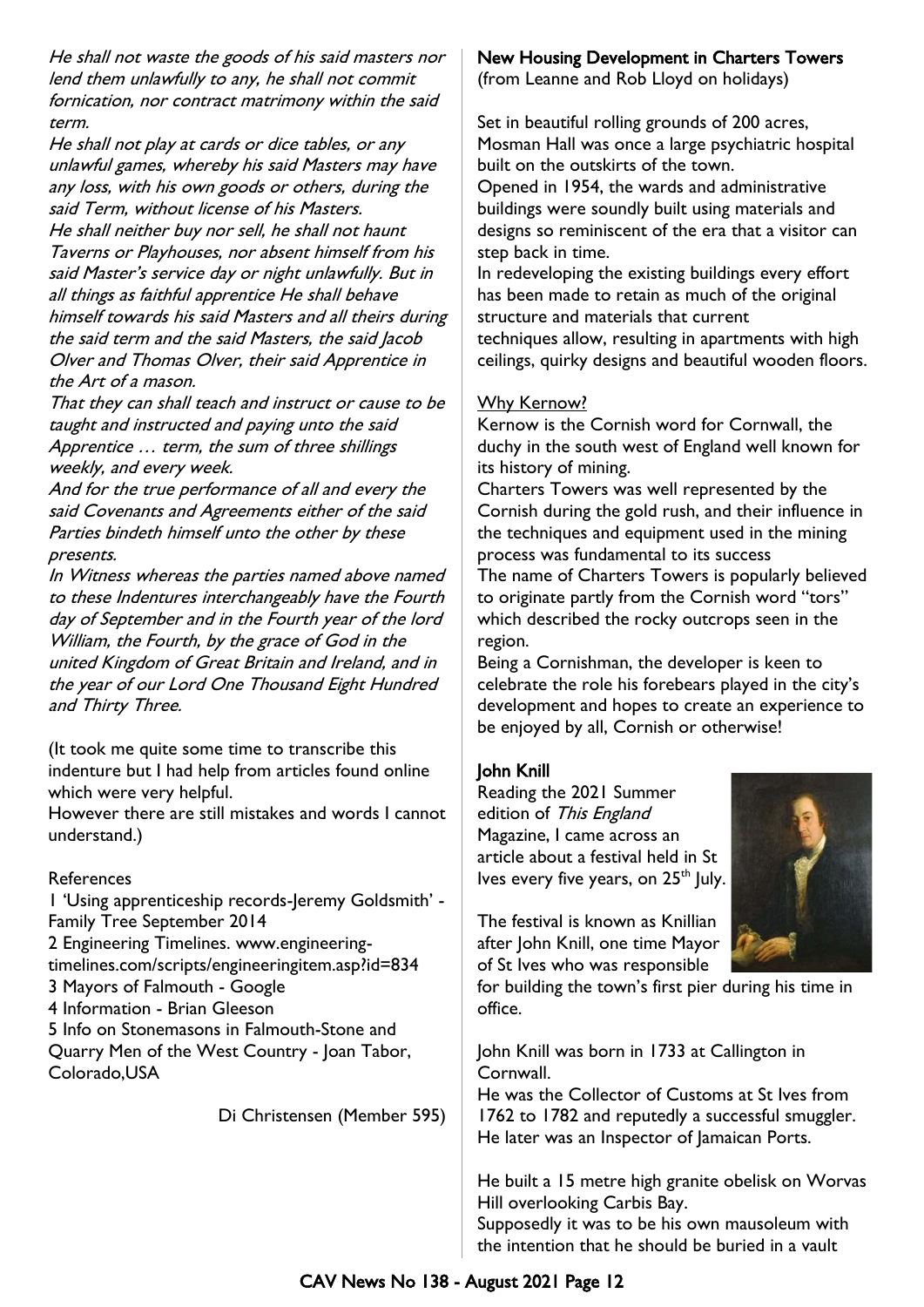within it, but his body was interred in St Andrew's Church, Holborn, London in 1811 following his death.

The monument bears on one side the painted coat of arms of Knill, with the Latin Nil Desperandum (Never Despair); also inscribed on the monument are the words of Johannes Knill 1782, Resurgam (I shall arise), and, in English, I know that my Redeemer liveth.

Some reports even suggest that the obelisk may have been a reference point for ships involved in his smuggling activities.

In his will, Knill left money, in Trust, for the upkeep of his obelisk and also £25 for celebrations to take place every five years on St James Day, 25th July.

The ceremony begins outside the Guildhall in St Ives. Three key bearers open the original deed box with its three brass locks. Purses of money are handed out equivalent to the amounts specified in his will detailed below.

He directed that every five years  $£10$  should be expended on a dinner, and that ten young girls dressed in white should walk in procession with music, from the market house to the monument, around which the whole party was to dance singing Old One Hundredth.

(All people that on earth do dwell).

The money was to be spent as follows:-

• £10 for a dinner for the Trustees, who are the Mayor, Vicar, and Customs Officer, and two guests each. This to take place at the George and Dragon Inn, Market Place, St Ives.

- 10 shillings to ten young girls who had to be the daughters of either fishermen, tinners, or seamen.
- $f \in \mathcal{L}$  to the fiddler to play the Furry Dance.
- $f \mid$  to two widows of fishermen, tinners, or seamen.

• £5 to the man and wife, widower or widow who shall raise the greatest family of legitimate children who have reached the age of ten years.

• **£1** for white ribbons

 $\mathbf{f}$  to be set aside for a vellum book for the Clerk to the Trustees to record the proceedings.

#### John Knill Photo:

[https://upload.wikimedia.org/wikipedia/](https://upload.wikimedia.org/wikipedia/commons/7/7a/John_Knill.jpg) [commons/7/7a/John\\_Knill.jpg](https://upload.wikimedia.org/wikipedia/commons/7/7a/John_Knill.jpg)

## **NEWS FROM OUR COUNTRY COUSINS**

#### Ballarat Branch

Report from the Chair to CAV AGM 2021 I would like to coin a term to describe the year "covidormant" !

Since COVID restrictions began in March last year we have had one physical meeting for our group and one "Zoom" meeting.

We abandoned AGM 2020 and did what was necessary with a reduced committee of Chair, Secretary, and Treasurer handling necessary business.

COVID restrictions meant we have had to defer our 2021 AGM and recall it for 07 AUG 21 at 1400 in the Skipton St Hall, prior to our regular meeting. In this calendar year, the committee has become more active in the Digital sense and we have benefited from the contributions of the e-technically gifted.

Thank you.

Ian (Jennings) has decided that his long and valued contribution as Treasurer is coming to its end and we wish to thank him for all that he has done. Age and health continue to be issues for our members, fortunately no COVID!

We become more aware that we live in an uncertain world.

May God keep you Keith (Lanyon)

#### Geelong

It is with pleasure that once again I present this annual report of the Geelong Branch of the CAV. It was an unprecedented year with our branch affected by the world wide COVID pandemic. The pandemic caused us to cancel three of our bi-monthly meetings.

However, after the long break we enjoyed our November meeting together outside the Edina Waterfront Cafe at Portarlington.

The venue overlooks the bay and the weather was ideal. A most enjoyable day of fellowship was had especially with several of our past members being able to attend.

Due to ongoing COVID restrictions at our normal church venue, our January meeting was held at the Portarlington Golf Club.

We had a room to ourselves enabling us to commence the meeting with the singing of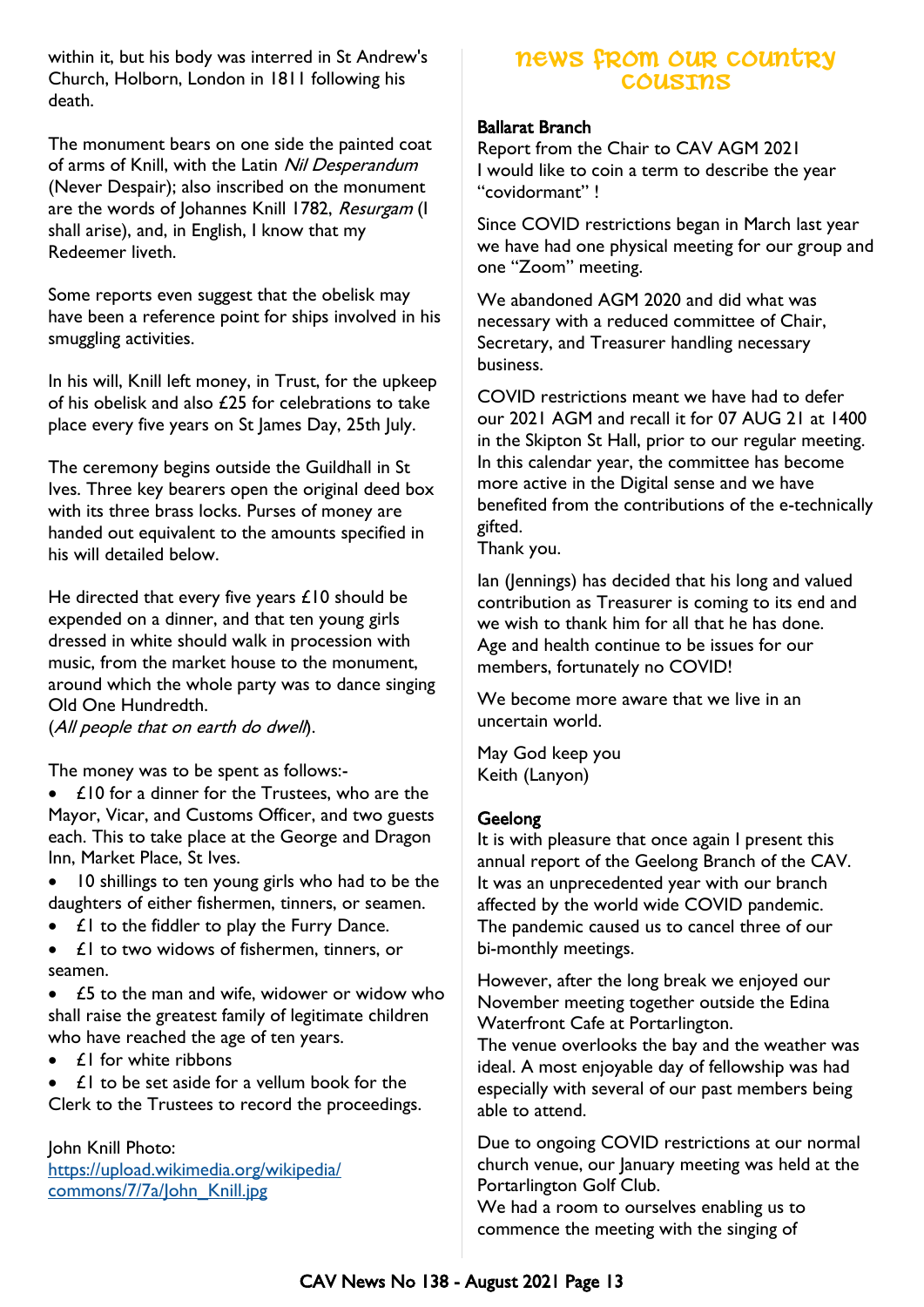Trelawny.

That is the first time in a long while that we were able to sing that song.

Once again a very pleasant afternoon was had by current and past members.

Our March meeting was held at the Portarlington Golf Club and once again a very pleasant afternoon was had by current and past members.

For our branch to operate in the successful manner that it does, I would like to express my appreciation of all members and especially Ruth Taylor for her work as Secretary, Bill Martin as Treasurer and Nola Thomas for her work as Meeting Hostess.

Neil Thomas Geelong Branch Chairman.

### Chance connection through 1853 Petition

This story is quite convoluted and incredible!!

I was working on the 1853 Goldfields Petition, researching names and biographies, so that they could be placed into the Eureka Wiki. Some were extremely hard to decipher. What was transcribed as 'CRULMONY' was indeed the name 'CREELMAN'.

Gael was amongst those who kindly helped to decipher names.



She contacted me, as her family had resided in early Ballarat, believing that I was still in Ballarat. It turns out that we both live in Brisbane so we met up for coffee.

It eventuated, through our chats, that we had common interests, and common Cornish ancestors.

Born in St Just In Penwith, Poldark country, the names of Warren or Wearne, Grenfield or Grenfell and Robyns seemed to pop up again and again throughout our families.

My ancestors who emigrated to Australia were first cousins Peter Ellis (1816-1884) and Nancy Robyns (1821-1875).

Peter's father was Thomas Ellis (brother of Ann Ellis who married Thomas Robyns).

His mother was Mary Davey.

His grandparents were John Ellis and Elizabeth Penrose.

Mary Davey's parents were Michael Davey and Margaret Wearne.

Nancy Robyns (1821-1875) grandparents were Nicholas Robyns and Mary White, my 5 x great grandparents.

Then William Robyns and Elizabeth Warren, Elizabeth's parents being Nicholas Warren and Elizabeth Rowling.

Nicholas Warren's father was Thomas Warren who was married to Alice Edwards, and his parents were Nicholas Warren and Alice Greenfield.

Gael's forebears were Lowdy or Loveday Harrys who was married to Thomas Grenfield (1623-1687).

Their son, Thomas Grenfell (1654-1708) was the father of Thomas Grenfield (1679-1725) and Jane Grenfield (1687-1760) and others.

The 1679 Thomas was her father's 7th great grandfather and his sister, Jane (1687-1760) was her mother's 7th great grandmother. She is her own eighth cousin!!

Alice Grenfield (or Grinfield) is my 9th great grandparent, and she was the sister of Thomas Grenfell (1654-1708) who was the father of Thomas Grenfield (1679-1725) and Jane Grenfield (1687- 1760).

The names Grenfell and Grenfield seem to be interchangeable.

Lowdy or Loveday Harrys, who married Thomas Grenfield (1623-1687) was a common ancestor, Gael's and my 10th and 9th great grandmother.

Lowdy's mother was Grace Williams (1580-1660) and her father was John Richard Harrys (also interchangeable with Harris).

We think we may also be connected through the Warren or Wearne family on another line.

We're amazed about this lineage and would love any help associated with these lines, or to know anyone else who is related.

Dot Wickham [dot.wickham@gmail.com](mailto:dot.wickham@gmail.com)

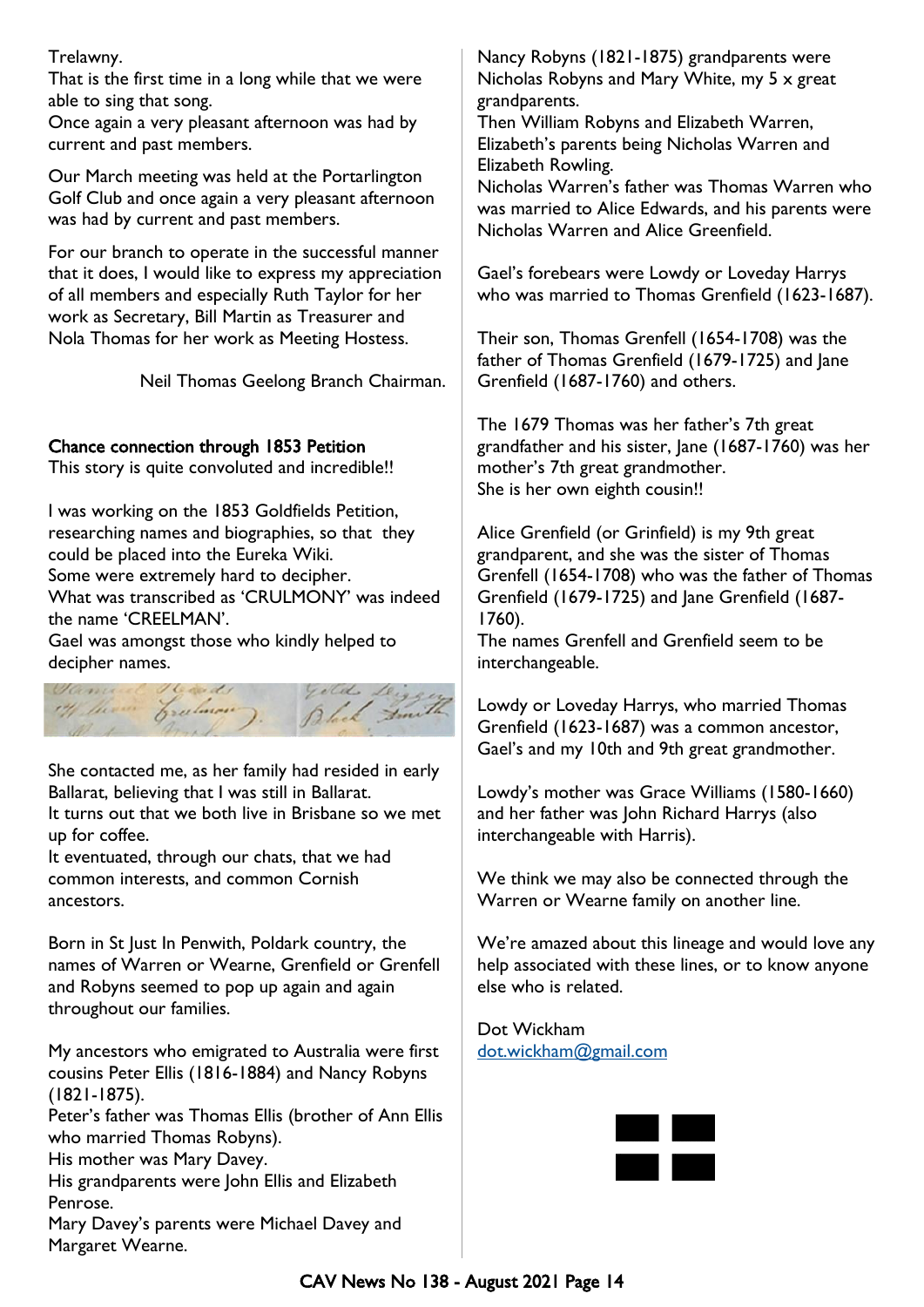# CORNISH TIDBITS

### How fishing has changed in 20 years

In Cornwall the latest figures from 2019 show that there were 543 boats and 917 fishermen and the quayside value of landings was £43 million.

Wales, in comparison, had 414 boats, 897 fishermen and value of £19 m while Northern Ireland had 326 boats, 822 fishermen and £57 m of fish landed.

In 2000 there were 724 boats and 1141 fishermen in Cornwall which landed 12 700 tonnes of fish worth £26 m.

By 2010 the number of boats stood at 646 and there were 898 fishermen, landing around 12 700 tonnes of fish worth £30 m.

But by 2020 while the number of boats had decreased again the amount of fish landed was up by 43% to 18 100 and was worth £43 m.

| Top 10 sales in 2000 | Top 10 sales in 2019 |
|----------------------|----------------------|
| I - Megrims          | $I - Sole$           |
| $2 -$ Scallops       | $2 - Crab$           |
| $3 -$ Monk           | 3 – Monks or Anglers |
| $4 -$ Sole           | $4 - Hake$           |
| 5 - Pollack          | 5 – Lobsters         |
| 6 – Crab             | 6 – Sardines         |
| 7 - Lemon            | 7 – Pollack          |
| 8 – Hake             | 8 – Haddock          |
| 9 – Lobster          | 9 - Megrim           |
| $10 -$ Turbot        | 10 - Cuttlefish      |



### Death of Howard Curnow

Ted Curnow made mention of the passing of Howard Curnow, on 9th June 2021, known to many people across Australia.

If you would like to read more of Howard's life and his immense contribution to all things Cornish throughout Cornwall and the Cornish diaspora, the links below will give you more information.

[https://www.cornwalllive.com/news/cornwall-news/](https://www.cornwalllive.com/news/cornwall-news/tributes-paid-howard-curnow-cornwalls-5512501) [tributes-paid-howard-curnow-cornwalls-5512501](https://www.cornwalllive.com/news/cornwall-news/tributes-paid-howard-curnow-cornwalls-5512501)

[https://www.cornwall24.net/2021/06/perthi-cov](https://www.cornwall24.net/2021/06/perthi-cov-remember-howard-curnow/)[remember-howard-curnow/](https://www.cornwall24.net/2021/06/perthi-cov-remember-howard-curnow/)

#### Port Isaac and Holywell Bay top list of UK's most desirable places to visit

Due to shows like Doc Martin and Poldark, Cornish spots Port Isaac and Holywell Bay



are set to see an influx of British holiday makers this summer.

Statistics suggest that 56 per cent of people are visiting UK destinations after seeing them on television, and nearly a quarter enjoyed a television inspired holiday in the past year.

Port Isaac, where *Doc Martin* is filmed, ranked at the very top of the list, with Holywell Bay - between [Perranporth](https://www.cornwalllive.com/all-about/perranporth) and [Newquay](https://www.cornwalllive.com/all-about/newquay) - coming in at third thanks to its use in the filming of the *Poldark* franchise.

It has more recently been the setting for filming of the upcoming Game of Thrones prequels, House of Dragon.

More than 18,000 people across Cornwall and Scilly have caught Covid since the pandemic began. Parts of Falmouth, areas close to Newquay and St Austell Central are among the worst areas. The rate of infection in Cornwall and the Isles of Scilly now stands at 3152 cases per 100 000 people, far lower than the England average of 7750.

### Ancient Cornish scripts brought together in exhibition

Ancient scripts of plays written in the Cornish language have been brought together for the first time in Cornwall.

The exhibition includes scripts for the Cornish Ordinalia and The Creation of the World, which are on loan from the University of Oxford's Bodleian Libraries.

The scripts from the 1400s of the Ordinalia, a trilogy of plays described by the Encyclopaedia Britannica as "the finest examples of Middle Cornish literature", was given to the Bodleian Library in 1615.

Cornish Tid Bits are sourced from the Cornwall Council, BBC Cornwall, Pirate FM News, Falmouth Packet, , CornwallLive,